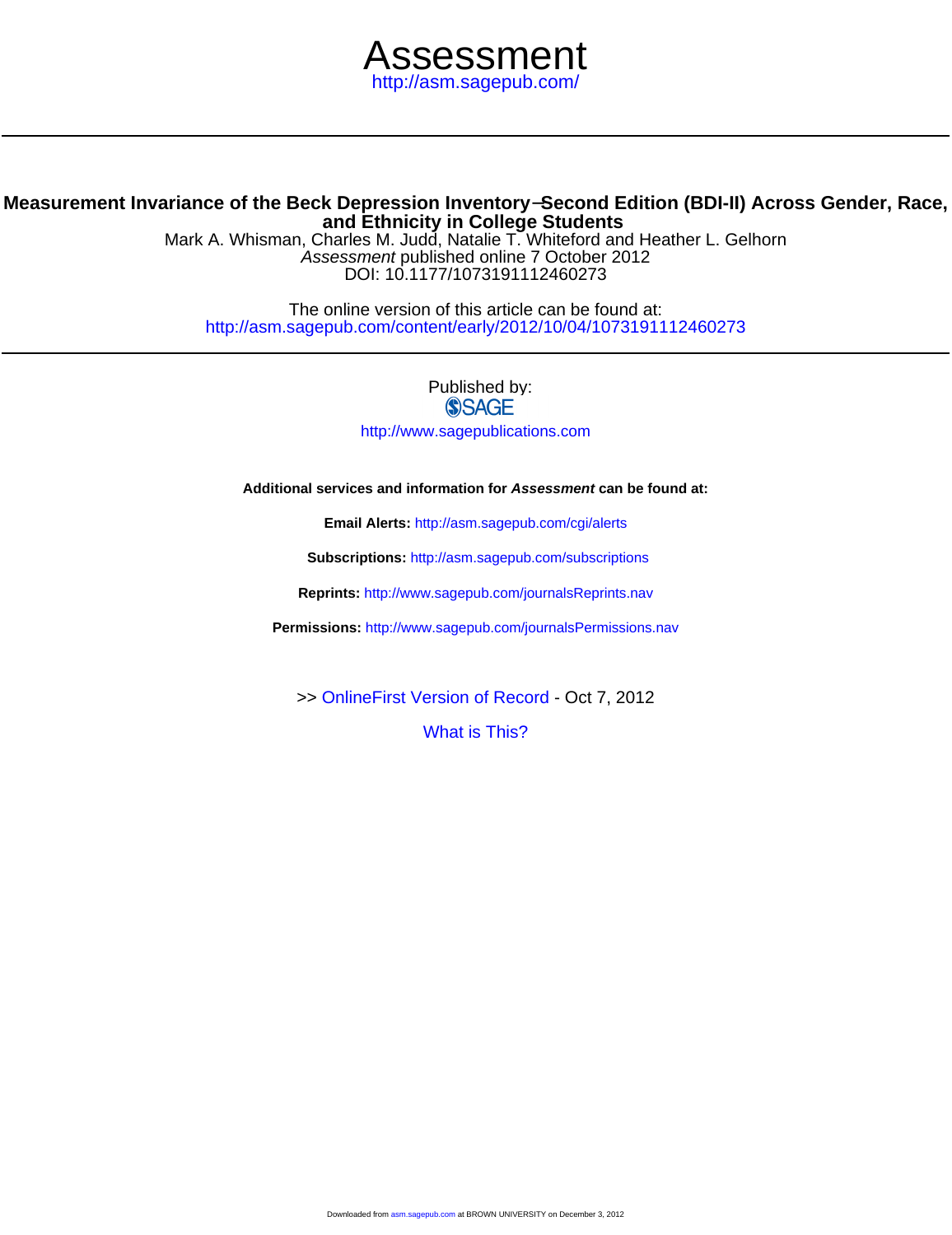# **Measurement Invariance of the Beck Depression Inventory–Second Edition (BDI-II) Across Gender, Race, and Ethnicity in College Students**

Assessment XX(X) 1–10 © The Author(s) 2012 Reprints and permission: sagepub.com/journalsPermissions.nav DOI: 10.1177/1073191112460273 http://asm.sagepub.com



**Mark A. Whisman<sup>1</sup>, Charles M. Judd<sup>1</sup>, Natalie T. Whiteford<sup>1</sup>, and Heather L. Gelhorn<sup>1</sup>** 

#### **Abstract**

Measurement invariance of the Beck Depression Inventory–Second Edition (BDI-II) across gender, race, and ethnic groups was evaluated in a large sample of college students, using pooled data from 11 universities from diverse geographical regions in the United States (*N* = 7,369). Confirmatory factor analysis was used to test the fit of several possible factor structures, and the results from these analyses indicated that the BDI-II was most adequately represented by a hierarchical four-factor structure, composed of three first-order factors and one second-order factor. Results based on analyses of covariance structures indicated there was factorial invariance for this hierarchical four-factor structure across groups, suggesting that the BDI-II provides an assessment of severity of depressive symptoms that is equivalent across gender, race, and ethnicity in college students.

#### **Keywords**

measurement invariance, equivalence, bias, factor, depression

One of the most widely accepted measures for assessing the severity of depression is the Beck Depression Inventory– Second Edition (BDI-II; Beck, Steer, & Brown, 1996), which was developed to replace the Beck Depression Inventory (BDI; Beck, Ward, Mendelson, Mock, & Erbaugh, 1961) and its successor, the BDI-IA (Beck, Rush, Shaw, & Emery, 1979; Beck & Steer, 1987). In developing the BDI-II, there were several substantive changes made to the BDI-IA: four items were eliminated and replaced by new items, items were changed to allow for increases as well as decreases in appetite and sleep, response options were reworded, item labels were added, and the time frame was changed from "past week" to "past two weeks" to be more consistent with the *Diagnostic and Statistical Manual of Mental Disorders*, fourth edition (*DSM-IV*). Because of these changes, the BDI-II is considered a "substantial revision of the original BDI" (Beck et al., 1996, p. 1). The BDI-II is viewed as one of the best existing measures of depressive symptoms (Joiner, Walker, Pettit, Perez, & Cukrowicz, 2005).

The BDI-II is frequently used to examine between-group differences in levels of depression or variables associated with depression. For example, female college students score higher on the BDI-II than male college students (e.g., Beck et al., 1996; Carmody, 2005; Osman et al., 1997), and some correlates of the BDI-II differ between male and female college students (e.g., You, Merritt, & Conner, 2009). Similarly, there is some evidence of mean differences on the BDI-II across groups defined by race or ethnicity (e.g., Hambrick et al., 2010). Implicit in these studies is the assumption that the BDI-II is measuring the same construct the same way across groups of interest (i.e., that the scale is measurement equivalent). Although there is a large literature on the reliability and validity of the BDI-II (for a review, see Dozois & Covin, 2004), and although Hambrick et al. (2010) recently found little evidence for differential item functioning on BDI-II items between White and African American undergraduate students using item response theory (IRT), there is comparatively little research on measurement invariance of the scale. Measurement invariance or equivalence (or construct comparability) is defined as "the mathematical equality of corresponding

University of Colorado Boulder, Boulder, CO, USA

#### **Corresponding Author:**

Mark A. Whisman, Department of Psychology and Neuroscience, University of Colorado Boulder, 345 UCB, Boulder, CO 80309-0345, USA

Email: mark.whisman@colorado.edu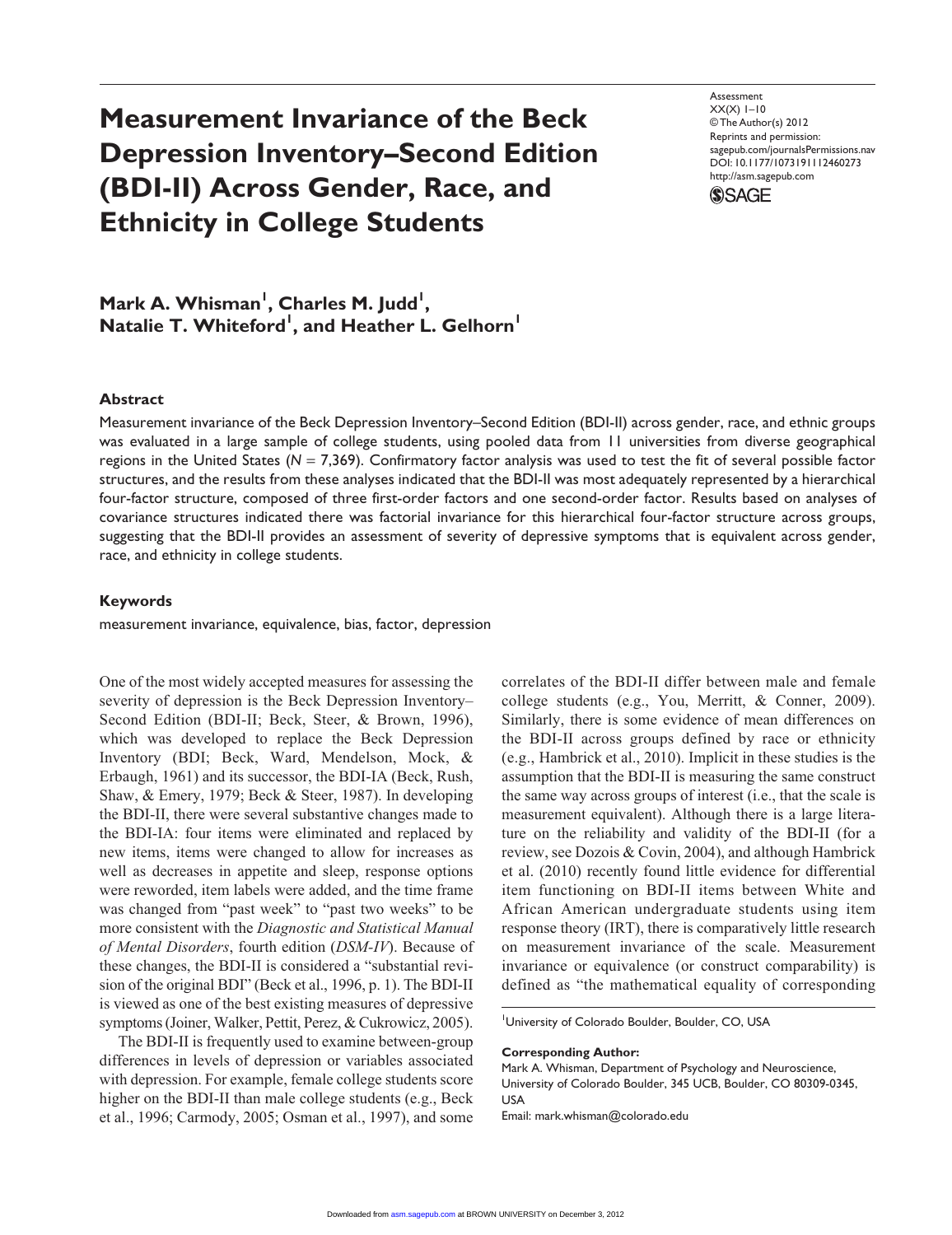measurement parameters for a given factorially defined construct (i.e., the loadings and intercepts of a construct's multiple manifest indicators) across two or more groups" (Little, 1997, p. 55). Measurement invariance is important because if the BDI-II is not operating equivalently across groups, any between-group differences in means or correlates may be inaccurate and misleading. That is to say, without knowing whether the BDI-II is measurement invariant, it cannot be known whether differences across groups in means or correlates of the BDI-II are true differences or differences due to psychometric differences in item responses.

Few studies have directly evaluated the measurement invariance of the BDI-II across gender, race, or ethnicity.<sup>1</sup> We found only one study that examined the factorial invariance of the BDI-II, and results from this study suggested that the BDI-II demonstrated factorial invariance across Hong Kong and American high school students (Byrne & Stewart, 2006; Byrne, Stewart, Kennard, & Lee, 2007). Furthermore, factorial invariance was found for the BDI-IA on comparisons across English and French cultural groups in Canadian adolescents (Byrne & Baron, 1994), across Canadian, Swedish, and Bulgarian adolescents (Byrne & Campbell, 1999), and across gender in adolescents from Canada (Byrne, Baron, & Campbell, 1993, 1994), Sweden (Byrne, Baron, Larsson, & Melin, 1996), and Bulgaria (Byrne, Baron, & Balev, 1996).

If the assumption is that the BDI-II provides an assessment of depression that is equivalent across gender, race, and ethnicity, then the fact that the measurement invariance of the BDI-II has not been established across groups represents a potentially serious problem, because mean differences on the BDI-II between groups or group differences in patterns of correlations between variables and the BDI-II could be artifactual and misleading. The purpose of the current study, therefore, was to test for multigroup measurement invariance of the BDI-II across gender, race, and ethnic groups. Specifically, we used confirmatory factor analysis (CFA) and evaluated the extent to which the factor loadings and intercepts are equivalent across groups. Item factor loadings are analogous to item discrimination parameters in IRT, whereas item intercepts correspond to item difficulty parameters in IRT (Chan, 2000). Based on existing research on measurement invariance with the BDI-IA, we hypothesized that the BDI-II would demonstrate measurement invariance across groups.

## **Method**

## *Participants*

Participants included undergraduate students from 11 universities across the United States. We used data from multiple universities to have adequate numbers of minority students and to enhance generalizability of the results. To identify studies that included BDI-II data from minority **Table 1.** Studies Providing Data for the Current Analyses

| Study                                                 | University                                              | n     |
|-------------------------------------------------------|---------------------------------------------------------|-------|
| Harari, Waehler, and<br>Rogers (2005)                 | University of Akron                                     | 292   |
| Klibert, Langhinrichsen-<br>Rohling, and Saito (2005) | University of South Alabama                             | 457   |
| Lewandowski et al. (2006)                             | University of North Carolina<br>at Greensboro           | 1,258 |
| Norton (2005)                                         | University of Houston                                   | 500   |
| Okazaki (2002)                                        | University of Illinois at<br>Urbana-Champaign           | 398   |
| Scarpa et al. (2002)                                  | Virginia Polytechnic Institute<br>and State University  | 500   |
| Storch, Roberti, and Roth<br>(2004)                   | University of Florida and<br>Louisiana State University | 401   |
| Whisman, Perez, and<br>Ramel (2000)                   | <b>Yale University</b>                                  | 490   |
| Wiebe and Penley (2005)                               | University of Texas at El Paso                          | 792   |
| Unpublished data                                      | University of Colorado<br>Boulder                       | 2,281 |

students, we first conducted a PsycINFO literature search for articles published through 2007 using the terms (a) "BDI-II" or "Beck Depression Inventory–Second Edition," (b) "student" or "undergraduate," and (c) "minority" or "African American" or "Black" or "Asian" or "Hispanic" or "Latino." In addition, we reasoned that studies that included large samples of undergraduates would be more likely to yield larger numbers of minority students, and because factor analytic studies tend to be based on relatively larger samples, we included factor analysis studies known to us that included the BDI-II, supplemented with a separate literature search using the same search terms for the BDI-II and the keywords "factor analysis." Because of potential problems with translated versions of the BDI-II, we limited our search to the English version of the measure. Finally, we limited the search to college samples within the United States. The search identified 16 studies. We then contacted the authors of these studies and requested the raw data on the BDI-II, as well as data on gender, race/ethnicity, and age (if available). Of the 16 requests, 9 authors provided data from their study; an additional 2 authors provided raw data on the BDI-II but did not have data on race/ethnicity. Thus, the overall response rate was 69%, and we obtained usable data from 56% of the requested studies. This response rate was better than some other studies based on reanalysis of existing data sets (e.g., Witcherts, Borsboom, Kats, & Molenarr, 2006). We also collected additional data on the BDI-II at the University of Colorado Boulder. Therefore, the study is based on combined data from 9 published studies and 1 unpublished sample, which represent data from 11 universities from diverse geographical regions in the United States. The studies that provided data and the number of participants per study are listed in Table 1. Informed consent was obtained from participants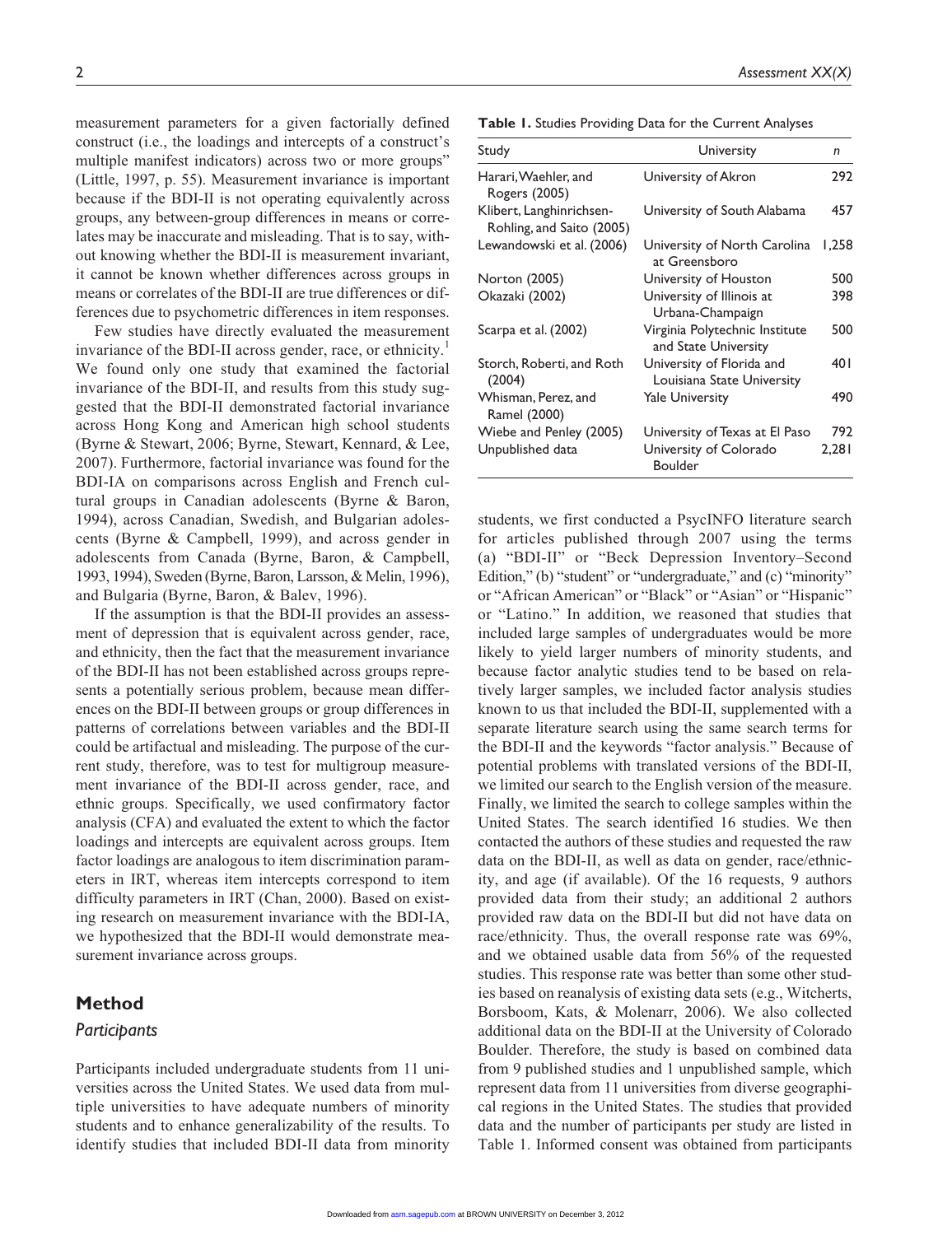in all samples, and the institutional review board at the University of Colorado Boulder approved the use of de-identified data for the current analyses. The final sample included 7,369 college students—4,790 women (65.0%) and 2,579 men. The self-reported race–ethnic distribution of the sample was 4,912 White (66.7%), 682 Black (9.3%), 646 Asian (8.8%), 953 Latino (12.9%), and 176 other (2.4%). The mean age of the sample was  $20.0$  years  $(SD = 3.8)$ , although data on age were available from only 5,565 participants.

## *Measure*

The BDI-II is a self-report questionnaire designed to measure severity of depressive symptoms in adolescents and adults (Beck et al., 1996). It consists of 21 items, rated on a 4-point scale ranging from 0 to 3, which are rated with respect to the "past two weeks, including today." Items are summed to create a total score, ranging from 0 to 63, with higher scores reflecting greater severity. Prior research indicates that the measure has excellent internal consistency, differentiates between depressed and nondepressed individuals, and correlates highly with other measures of depressive symptoms and depression-related constructs (for a review, see Dozois & Covin, 2004). The total score demonstrated excellent internal consistency in this study ( $\alpha = .90$ ).

#### *Analyses*

Testing factorial invariance was conducted within the framework of CFA modeling using procedures similar to those outlined by Byrne (Byrne, 2006; Byrne & Stewart, 2006) and by Chen, Sousa, and West (2005). These authors discuss how examination of measurement invariance should proceed in the context of a second-order factor model, which as we discuss below is the structure that we find and others have suggested for the BDI-II. The exact steps in these procedures vary between the two sets of authors and the steps that we follow represent an integration of the two approaches. All analyses were conducted with the EQS 6.1 (Bentler, 2005) program, which permits estimation based on the Satorra–Bentler (Satorra & Bentler, 1988) scaled  $\chi^2$ , permitting correct goodness-of-fit indices and standard errors for data that are nonnormally distributed. This approach treats responses as measured on a continuous scale, but previous explorations of factorial invariance of the BDI-II (e.g., Byrne et al., 2007; Byrne & Stewart, 2006) have also made this assumption.

We first conducted a series of baseline CFA models of several possible factor structures of the BDI-II, informed by past research on obtained factor structures in college student samples. These results were used to identify a wellfitting model to use in the analyses of factorial invariance. As already suggested, preliminary models converged on the same second-order latent factor structure obtained by Byrne

and colleagues (Byrne et al., 2007; Byrne & Stewart, 2006). Once this baseline model was shown to be consistent with the data, we then proceeded to test the equivalence of this model across subgroups, using a series of ordered steps based on integrating approaches outlined for second-order factor models by Byrne (2006) and by Chen et al. (2005).

Our first model specified simply configural invariance, meaning that the same factor structure was estimated simultaneously in both groups but no between-group constraints were placed on the parameter estimates (Model 1). Assuming this model is consistent with the data, we proceeded by imposing a series of more stringent betweengroup constraints to examine factorial invariance. Consistent with both Byrne (2006) and Chen et al. (2005), Model 2 imposed between-group equality constraints on the loadings of the measured variables on the first-order factors. Assuming these constraints remain consistent with the data, Model 3 is then estimated in which both first-order and second-order loadings are constrained to be equal across groups. This model specifies what is usually meant by measurement invariance, allowing differences in factor variances and error variances, but forcing measurement equivalence (equal loadings) across groups. Further constraints on the factor and item variances can then be specified to examine even more restrictive questions about the equality of variances and covariances in the two groups. Our Model 4 imposed equality constraints on the disturbance variances for two of the three first-order factors and then on the variance of the second-order factor. Given equal between-group loadings, if this model remains consistent with the data, then it suggests not only measurement invariance but also equivalent between-group variance in the latent factors or traits measured by the items. And finally, although we had no expectation that this model would remain consistent with the data, we estimated Model 5, which constrained disturbance variances of all indicator variables to be equal between groups. At this level, the model assumes that the full variance/covariance matrices of all indicator variables are identical in the two groups.

We used several indices for evaluating the model fit. First, because the BDI-II data were nonnormally distributed, we used the Satorra–Bentler scaled  $\chi^2$  (S-B $\chi^2$ ; Satorra & Bentler, 1988) instead of the uncorrected maximum likelihood chi-square  $(\chi^2)$ . The S-B $\chi^2$  incorporates a scaling correction for the  $\chi^2$  when distributional assumptions are violated. Similar to the  $\chi^2$  statistic, use of the S-B $\chi^2$  is sensitive to sample size. Consequently, other goodness-of fit statistics, developed and recommended in reporting results for analyses of measurement invariance, were also included. These included the comparative fit index (CFI), the standardized root mean square residual (SRMR), and the root mean square error of approximation (RMSEA) and its 90% confidence interval (90% CI; Hu & Bentler, 1999). CFI values range from 0 to 1.00, with values >.94 generally accepted as a good fit. SRMR values range from 0 to 1.00, with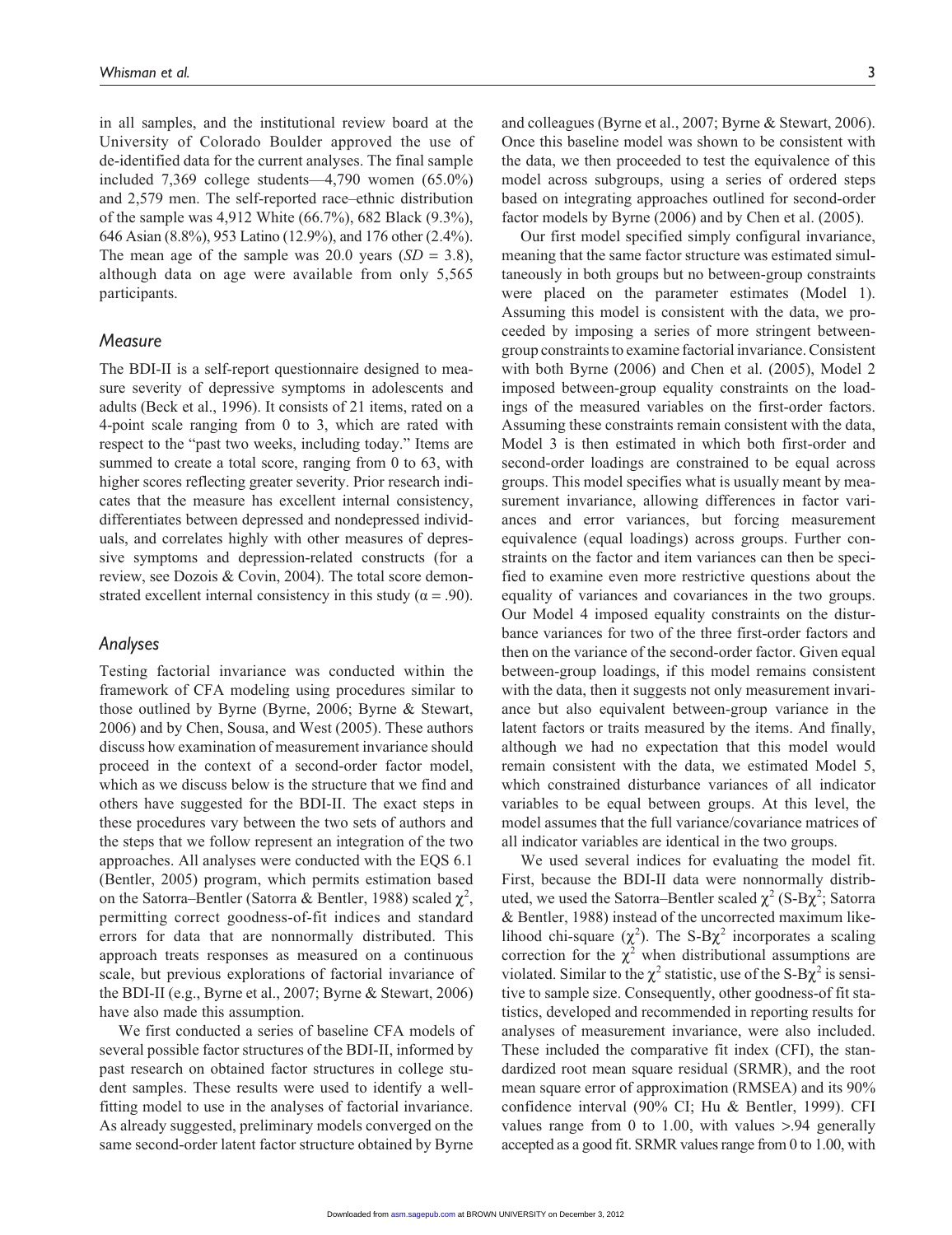values <.08 indicating a well-fitting model. The RMSEA is expressed per degree of freedom, which makes it sensitive to model complexity; values <.05 indicate acceptable fit. For both CFI and RMSEA, we report the robust versions of these measures (\*CFI and \*RMSEA).

The various models we tested can be seen as nested under each other, in the sense that as more between-group restrictions are included, the models are hierarchically nested. Nested models can be compared in pairs by calculating the differences in their overall  $\chi^2$  values and the related degrees of freedom; the  $\chi^2$  difference value  $(\Delta \chi^2)$  is distributed as  $\chi^2$ , with the degrees of freedom equal to the difference in degrees of freedom (∆*df*). Historically, evidence in support of invariance has been based on this test: if the  $\Delta \chi^2$  value is significant, it suggests that the constraints in the more restrictive model do not hold and therefore that the two models are not equivalent across groups. Similar comparisons can be made based on the  $S-B\chi^2$ , except that a correction to this difference value is needed because it is not distributed as  $\chi^2$  (Bentler, 2005). However, the use of the  $\Delta \chi^2$  has come under criticism, because it is highly sensitive to sample size and therefore it is an impractical and unrealistic criterion on which to base evidence of invariance. Consequently, researchers have based decisions of invariance on alternative criteria.

Cheung and Rensvold (2002) examined the properties of 20 goodness-of-fit statistics within the context of invariance testing and identified three indexes, including the ∆CFI, as providing the best information for evaluating measurement invariance. Regarding ∆CFI, they suggest that this value should not exceed .01. More recently, Chen (2007) conducted simulation studies to examine the performance of various relative fit measures in examining measurement invariance in groups with large sample sizes. As a result of these studies, she made recommendations for particular measures of relative fit, and appropriate cutoff values, which have proven to be informative for examining measurement invariance in large samples. In particular, she recommends that measurement invariance in larger samples should be rejected when  $\Delta$ CFI ≥ .01 and when  $\Delta$ RMSEA ≥ .015. In the present work, we rely on these two measures of relative fit and we adopt Cheung and Rensvold (2002) and Chen's (2007) cutoff values for rejecting measurement invariance based on their practical approach, although we base our analyses on the robust versions of these measures (∆\*CFI and ∆\*RMSEA).

## **Results**

#### *Descriptive Data*

Scores on the BDI-II ranged from 0 to 61. The grand mean was  $9.27$  (*SD* = 8.07), the median was 7, and the mode was 0. Means, standard deviations, skewness, and kurtosis for individual BDI-II items are presented in Table 2 for the full sample and means and standard deviations are presented separately by gender and race and ethnic groups.

## *Baseline Model*

Multivariate normality was investigated through Mardia's (1970) multivariate kurtosis coefficient and normalized estimate of multivariate kurtosis. Mardia's multivariate kurtosis coefficient for the full sample was 270.55 and its normalized estimate was 373.62. Corresponding values for Mardia's multivariate kurtosis coefficient and its normalized estimate by group were 243.91 and 271.57 for women, 325.56 and 265.98 for men, 281.39 and 317.26 for Whites, 228.73 and 96.10 for Blacks, 215.47 and 88.10 for Asians, and 237.55 and 117.97 for Latinos. Mardia's normalized multivariate kurtosis estimates can be interpreted like *z* scores, and Bentler and Wu (2002) suggest that a normalized estimate >3 will lead to chi-square and standard error biases. The probability levels associated with the obtained normalized estimates were all <.001 and exceed Bentler and Wu's cutoff. The substantial multivariate kurtosis, which would be expected in a nonclinical sample, and which is consistent with prior research (e.g., Byrne & Stewart, 2006), support the use of the robust statistics for evaluating model fit.

We then conducted a CFA to evaluate the hierarchical four-factor structure supported by Byrne (Byrne et al., 2007; Byrne & Stewart, 2006) in Hong Kong and American adolescents. This model includes three first-order factors— Negative Attitude (NA; Items 1, 2, 3, 5, 6, 7, 8, 9, 10, 14), Performance Difficulty (PD; Items 4, 11, 12, 13, 17, 19), and Somatic Elements (SE; Items 15, 16, 18, 20). A single second-order factor was specified to account for the covariances among these three first-order factors, with all three second-order loadings estimated and the variance of the second-order factor fixed at 1. The loadings for Items 3, 12, and 16 were fixed to 1.00 for purposes of model identification and latent variable scaling.<sup>2,3</sup> Finally, the residuals associated with NA and PD were constrained to be equal to address the issue of statistical identification at the higher level of the model, given only three first-order factors. Results indicated that this model provided a reasonable fit with the data (although the \*CFI values were slightly below recommended levels),  $S-B\chi^2_{(187)} = 2095.06, p < .001;$ \*CFI = .923; SRMR = .033; \*RMSEA = .037, 90%  $CI = [.036, .039.]$ . This model fit the data better than (a) a model with all the BDI-II items loading on a single latent factor  $(S-B\chi^2_{(189)} = 3897.23, p < .001;$  \*CFI = .851; SRMR  $= .044$ ; \*RMSEA =  $.052$ , 90% CI = [ $.050, .053$ ]), (b) a twofactor structure reported by Beck et al. (1996) for the college student sample data  $(S-B\chi^2_{(188)} = 2605.66, p < .001;$ \*CFI = .903; SRMR = .036;  $\angle$ <sup>\*</sup> $\angle$ KMSEA = .042, 90%  $CI = [.040, .043]$ , (c) a two-factor model obtained by Dozois,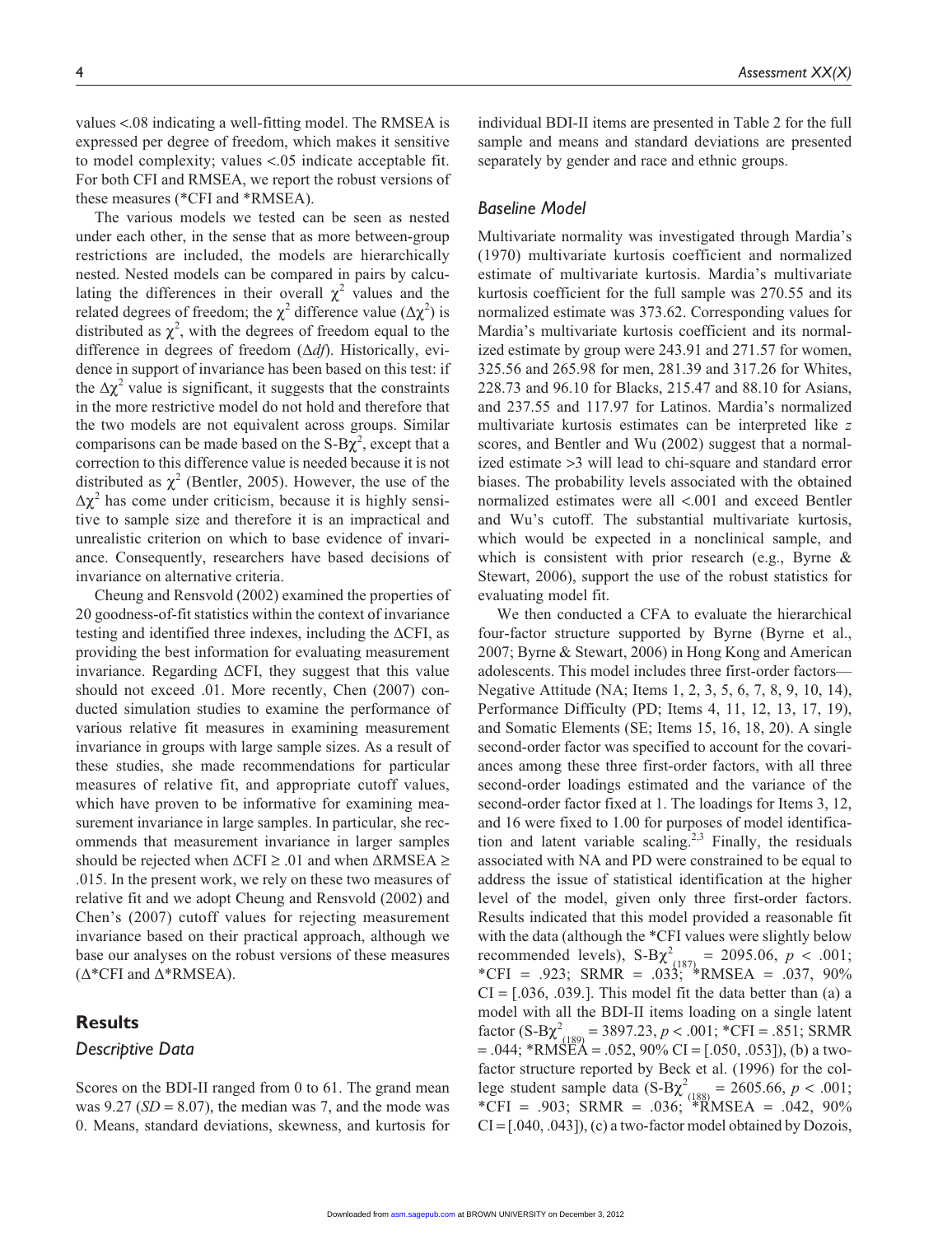|                    | Full sample |     | Women           |                 | Men |     | White |     | <b>Black</b> |     | Asian |     | Latino |     |      |     |
|--------------------|-------------|-----|-----------------|-----------------|-----|-----|-------|-----|--------------|-----|-------|-----|--------|-----|------|-----|
|                    | M           | SD  | S               | K               | M   | SD  | M     | SD  | M            | SD  | M     | SD  | M      | SD  | M    | SD  |
| Item I             | 0.4         | 0.6 | 1.5             | 2.9             | 0.4 | 0.6 | 0.3   | 0.5 | 0.4          | 0.6 | 0.4   | 0.6 | 0.5    | 0.6 | 0.4  | 0.6 |
| Item 2             | 0.4         | 0.6 | $\mathsf{I}$ .4 | 1.6             | 0.4 | 0.6 | 0.4   | 0.6 | 0.4          | 0.6 | 0.3   | 0.5 | 0.5    | 0.6 | 0.4  | 0.6 |
| Item 3             | 0.4         | 0.6 | 1.5             | 1.6             | 0.4 | 0.6 | 0.4   | 0.6 | 0.4          | 0.6 | 0.3   | 0.6 | 0.6    | 0.7 | 0.5  | 0.7 |
| Item 4             | 0.4         | 0.6 | 1.5             | 2.2             | 0.4 | 0.6 | 0.4   | 0.6 | 0.4          | 0.6 | 0.4   | 0.6 | 0.5    | 0.6 | 0.5  | 0.7 |
| Item 5             | 0.4         | 0.6 | $\mathsf{I}$ .4 | 2.2             | 0.4 | 0.6 | 0.4   | 0.6 | 0.4          | 0.6 | 0.4   | 0.6 | 0.5    | 0.6 | 0.5  | 0.6 |
| Item 6             | 0.3         | 0.6 | 2.5             | 6.4             | 0.3 | 0.7 | 0.3   | 0.7 | 0.3          | 0.6 | 0.4   | 0.8 | 0.4    | 0.7 | 0.4  | 0.8 |
| Item 7             | 0.4         | 0.7 | 1.6             | 1.8             | 0.5 | 0.7 | 0.4   | 0.7 | 0.4          | 0.7 | 0.4   | 0.7 | 0.6    | 0.8 | 0.5  | 0.8 |
| Item 8             | 0.6         | 0.7 | $\mathbf{L}$    | 0.8             | 0.6 | 0.8 | 0.5   | 0.7 | 0.6          | 0.7 | 0.5   | 0.7 | 0.6    | 0.8 | 0.6  | 0.8 |
| Item 9             | 0.2         | 0.4 | 2.4             | 6.7             | 0.2 | 0.4 | 0.2   | 0.4 | 0.2          | 0.4 | 0.1   | 0.4 | 0.3    | 0.5 | 0.2  | 0.5 |
| Item 10            | 0.4         | 0.8 | 2.1             | 3.7             | 0.5 | 0.8 | 0.3   | 0.7 | 0.4          | 0.7 | 0.5   | 0.8 | 0.5    | 0.9 | 0.5  | 0.8 |
| Item II            | 0.5         | 0.7 | $\mathsf{I}$ .4 | 2.1             | 0.5 | 0.7 | 0.5   | 0.7 | 0.5          | 0.7 | 0.5   | 0.7 | 0.6    | 0.7 | 0.5  | 0.7 |
| Item 12            | 0.4         | 0.6 | 1.7             | 3.1             | 0.4 | 0.6 | 0.4   | 0.6 | 0.4          | 0.6 | 0.4   | 0.6 | 0.5    | 0.7 | 0.4  | 0.6 |
| Item 13            | 0.4         | 0.7 | 1.8             | 3.0             | 0.5 | 0.8 | 0.4   | 0.6 | 0.4          | 0.7 | 0.4   | 0.7 | 0.6    | 0.8 | 0.6  | 0.8 |
| Item 14            | 0.3         | 0.6 | 2.3             | 4.9             | 0.3 | 0.7 | 0.2   | 0.6 | 0.3          | 0.6 | 0.3   | 0.7 | 0.4    | 0.7 | 0.3  | 0.6 |
| Item 15            | 0.5         | 0.6 | 1.0             | 0.8             | 0.6 | 0.7 | 0.5   | 0.6 | 0.5          | 0.6 | 0.5   | 0.6 | 0.7    | 0.7 | 0.7  | 0.7 |
| Item 16            | 0.8         | 0.8 | 0.7             | 0.1             | 0.8 | 0.8 | 0.8   | 0.8 | 0.8          | 0.8 | 0.8   | 0.8 | 1.0    | 0.7 | 1.0  | 0.8 |
| Item 17            | 0.5         | 0.6 | $\mathsf{I}$ .4 | 1.8             | 0.5 | 0.7 | 0.4   | 0.6 | 0.4          | 0.6 | 0.5   | 0.7 | 0.4    | 0.7 | 0.5  | 0.7 |
| Item 18            | 0.6         | 0.7 | 1.2             | $\mathsf{I}$ .4 | 0.6 | 0.8 | 0.5   | 0.7 | 0.5          | 0.7 | 0.6   | 0.7 | 0.7    | 0.8 | 0.8  | 0.8 |
| Item 19            | 0.6         | 0.7 | $\mathsf{L}$    | 0.5             | 0.6 | 0.8 | 0.6   | 0.7 | 0.5          | 0.7 | 0.5   | 0.7 | 0.8    | 0.8 | 0.7  | 0.8 |
| Item 20            | 0.6         | 0.6 | 1.0             | 0.9             | 0.6 | 0.7 | 0.5   | 0.6 | 0.5          | 0.6 | 0.5   | 0.6 | 0.7    | 0.7 | 0.7  | 0.7 |
| Item 21            | 0.2         | 0.6 | 2.7             | 7.2             | 0.3 | 0.6 | 0.2   | 0.5 | 0.2          | 0.5 | 0.3   | 0.6 | 0.2    | 0.5 | 0.2  | 0.6 |
| Factor I (NA)      | 3.8         | 4.2 | 1.6             | 3.0             | 4.0 | 4.2 | 3.4   | 4.0 | 3.6          | 4.0 | 3.4   | 4.0 | 4.8    | 4.6 | 4.1  | 4.4 |
| Factor 2 (PD)      | 3.0         | 3.0 | $\mathsf{I}$ .4 | 2.3             | 3.1 | 3.0 | 2.7   | 2.9 | 2.8          | 2.9 | 3.0   | 2.9 | 3.5    | 3.1 | 3.4  | 3.1 |
| Factor 3 (SE)      | 2.5         | 2.1 | 0.9             | 0.8             | 2.6 | 2.1 | 2.3   | 2.0 | 2.3          | 2.0 | 2.3   | 2.0 | 3.1    | 2.1 | 3.1  | 2.2 |
| <b>Total Score</b> | 9.3         | 8.1 | 1.4             | 2.6             | 9.8 | 8.2 | 8.4   | 7.8 | 8.7          | 7.8 | 8.8   | 7.6 | 11.4   | 8.7 | 10.7 | 8.6 |

**Table 2.** Means, Standard Deviations, Skewness (S), and Kurtosis (K) for Individual Items, First-order Factors, and Total Score

*Note*. NA = Negative Attitude; PD = Performance Difficulty; SE = Somatic Elements.

Dobson, and Ahnberg (1998)  $(S-B\chi^2_{(188)}) = 2724.61$ , *p* < .001; \*CFI = .898; SRMR = .038; \*RMSEA = .043,  $90\%$  CI = [.041, .044]), or (d) a three-factor model reported by Osman et al. (1997)  $(S-B\chi^2_{(184)} = 4685.43, p < .001;$ \*CFI = .819; SRMR = .144;  $\angle$ \* $\angle$ RMSEA = .058, 90%  $CI = [.056, .059]$ . Because this model fit the data better than the other tested models, and because this model has been supported in other analyses, we used it in our analyses evaluating factorial invariance. A diagrammatic representation of the model is depicted in Figure 1. Good internal consistency was obtained for the NA ( $\alpha$  = .85), PD ( $\alpha$  = .77), and SE ( $\alpha$  = .73) first-order factors.

Before evaluating factorial invariance between groups, we first estimated the model separately in each group (defined first by gender and subsequently by race and ethnicity). Results from these analyses (available from the first author on request) indicated that in every case, the hierarchical four-factor model provided a reasonably good fit with the data (again, with slightly lower than recommended values for \*CFI). Means and standard deviations for the three first-order factors based on the sums of the items on each factor, assuming equal weighting, are presented in



**Figure 1.** Hypothesized hierarchical model of the factorial structure of the Beck Depression Inventory–Second Edition (BDI-II)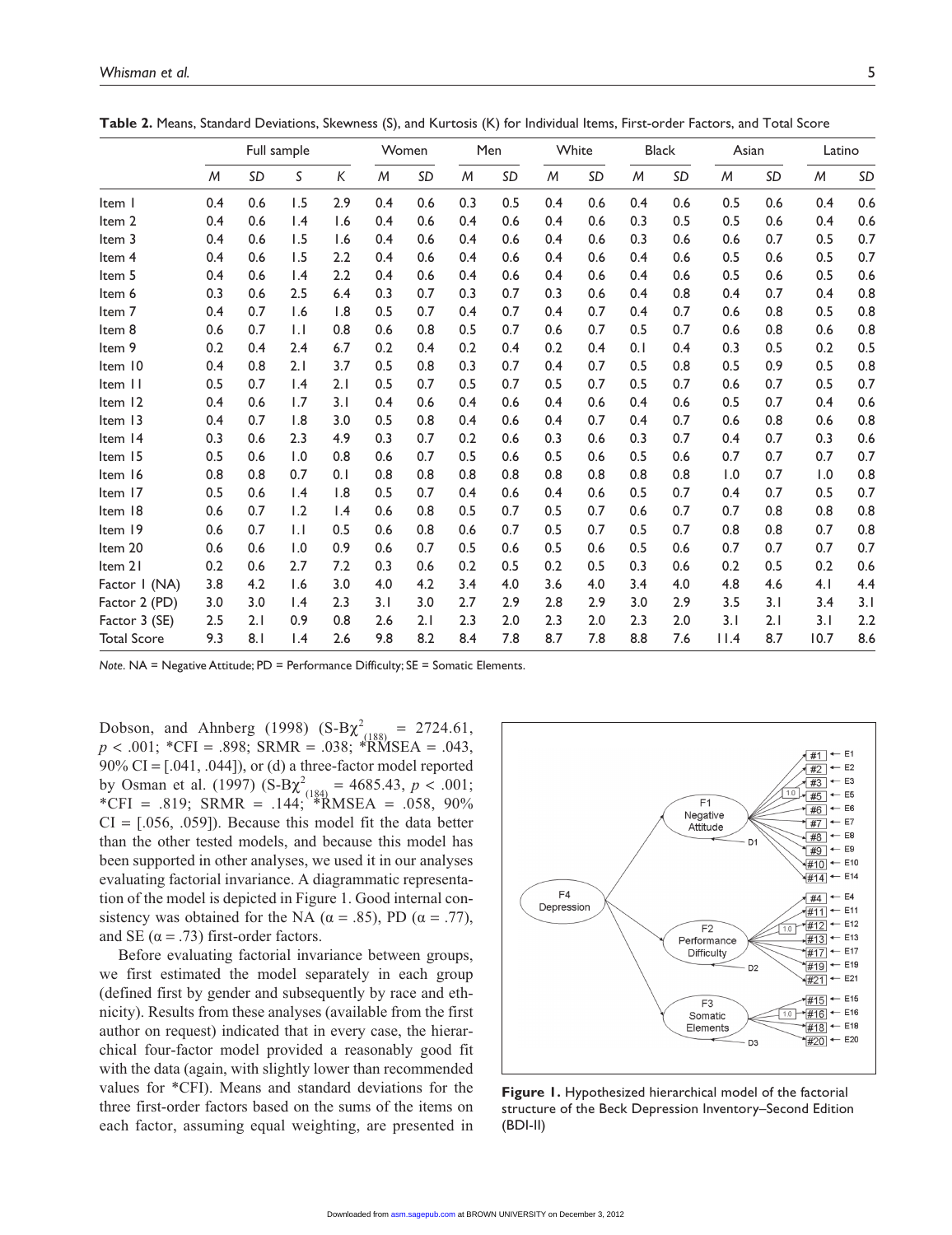| Model and constraints                                                                  | $S-B\gamma^2$         |  |      | df *CFI SRMR *RMSEA *RMSEA 90% CI ∆*CFI ∆*RMSEA |          |      |
|----------------------------------------------------------------------------------------|-----------------------|--|------|-------------------------------------------------|----------|------|
| I. None                                                                                | 2199.94 374 .924 .034 |  | .036 | [.035, .038]                                    |          |      |
| 2. First-order loadings                                                                | 2263.22 392 .922 .040 |  | .036 | [0.035, 0.037]                                  | $-.002$  | .000 |
| 3. First- and second-order loadings                                                    | 2267.21 395 .922 .042 |  | .036 | [.034, .037]                                    | .000     | .000 |
| 4. First- and second-order loadings; factor variances                                  | 2288.65 397 .921 .044 |  | .036 | [.035, .037]                                    | $-.001$  | .000 |
| 53. First- and second-order loadings; factor and error variances 2686.35 418 .909 .053 |                       |  | .038 | [.037, .040]                                    | $-0.012$ | .002 |

**Table 3.** Goodness-of-Fit Statistics for Tests for Invariance of Beck Depression Inventory–II Hierarchical Structure for Men and Women

Note. \*CFI = robust version of comparative fit index; SRMR = standardized root mean square residual; S-Bχ<sup>2</sup> = Satorra–Bentler scaled χ<sup>2</sup>; \*RMSEA = robust version of root mean square error of approximation; CI = confidence interval.

Table 2 for the full sample and separately by gender and race and ethnic group; factor loadings and other estimated parameters for this model for the full sample and separately by gender and race and ethnic group are available from the first author.

## *Gender Comparisons*

In Table 3, we present the results from the five models that examine factor invariances between men and women in our data. As described above, Model 1 imposes the same configural second-order factor structure on the data from both genders but forces no between-group constraints. It provides a good fit to the data and thus becomes the baseline against which the following four models are compared. Models 2 and 3 constrain between-group equalities in the model loadings. Both these models compare quite favorably with the baseline model without these constraints. The resulting ∆\*CFI and ∆\*RMSEA are negligible and certainly fall well below the recommended cutoff values for rejecting invariance. Therefore, we conclude that measurement invariance of the factor loadings is supported between genders.

Given equal loadings, Model 4 imposes equality constraints on the variances of the second-order factor and variances of the disturbances of the first-order factor. The comparison of this model with the baseline model yields very small changes in the fit indexes, suggesting that there is no evidence for unequal variability in the latent factors or traits responsible for covariation among the BDI-II items. Finally, Model 5 additionally constrains the variances of the disturbances of the indicators to be equal between groups, thus forcing equality of the two variance/covariance matrices between the genders in the context of this second-order factor model. Here, we have evidence of a relative lack-offit, as the increment to \*CFI of .012 exceeds the recommended cutoff value for the conclusion of invariance. Hence, although the models suggest both measurement invariance (factor-loading invariance) and equality of the variances of the latent factors, we conclude that complete equivalence of the variance/covariance matrices must

be rejected because of unequal variances at the level of the individual item disturbances.

## *Race and Ethnic Comparisons*

Table 4 presents the results for the same multigroup models tested across groups defined by race or ethnicity. In each case, we compared one minority group—Blacks, Asians, or Latinos—with the majority (i.e., White) group. For each comparison, (a) the first three multigroup models provide a good fit with the data; and (b) for comparisons between Model 1 (the configural model) and Models 2 and 3, the ∆\*CFI never exceeded .001 and the ∆\*RMSEA never exceeded .001, which fall far below the recommended cutoffs for rejecting invariance of .01 and .015, respectively. Therefore, we conclude that there is measurement invariance between Whites and minority groups, with equivalent first- and second-order factor loadings in the context of the four-factor hierarchical structure that forms the basis of these comparisons.

When we further impose variance constraints on the groups (i.e., Models 4 and 5), we reach the further conclusion that the fit of the model does not deteriorate when we assume equal variance in the latent factors between Whites and minority groups (i.e., comparing Model 4 with the baseline model). Additionally, Model 5, in which equal items disturbance variances are imposed between groups, continues to fit the data as well as the configural model; this holds true for the comparisons between Whites and each minority group. Thus, the conclusion is not only that the BDI-II shows measurement invariance across Whites and minority groups, but additionally, within the confines of this second-order factor model, that there are equivalent variances and covariances between Whites and minority groups in the variances of the underlying latent factors and additionally in the variances of the individual items.

## **Discussion**

Consistent with Byrne and colleagues' (Byrne et al., 2007; Byrne & Stewart, 2006) research with high school students,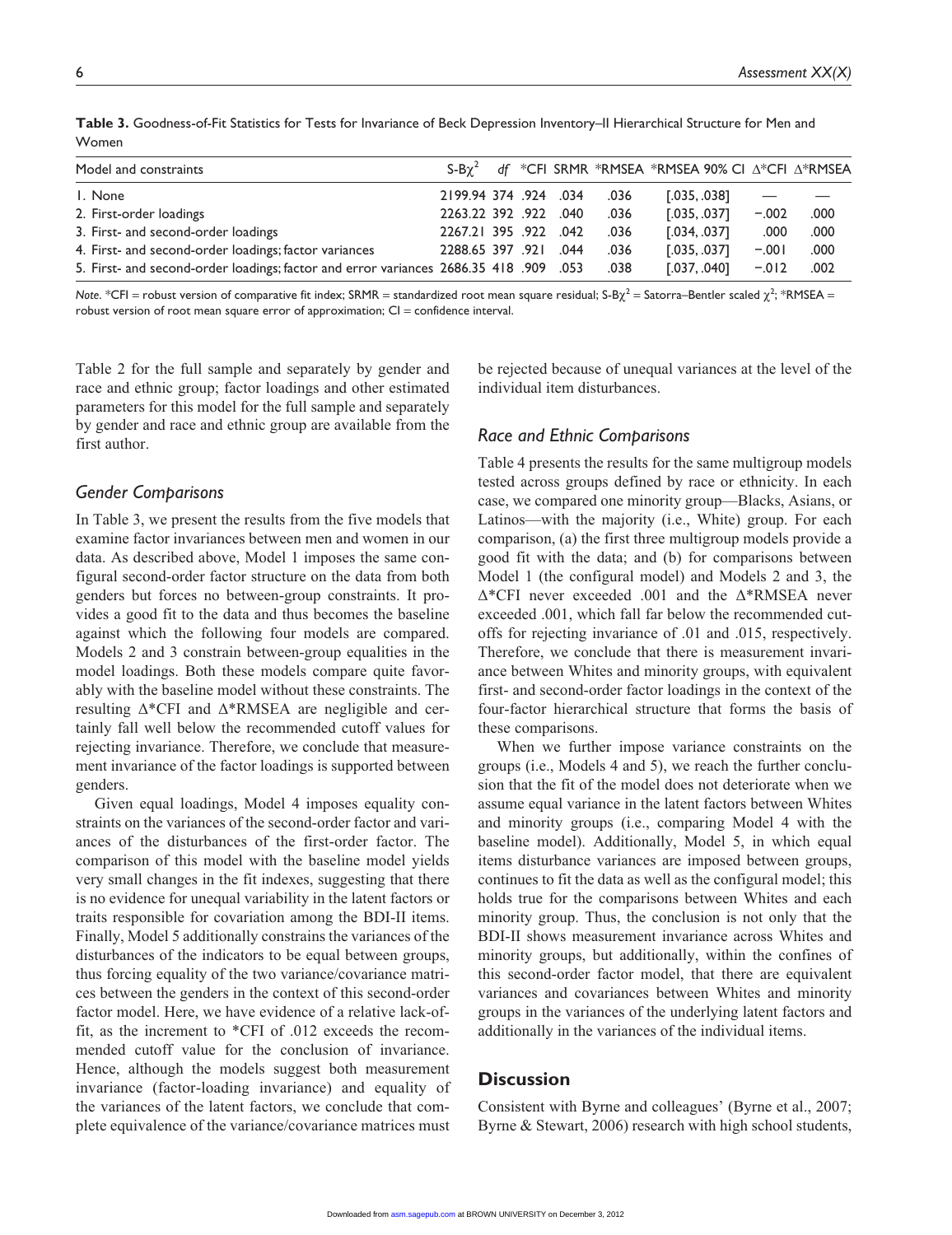| Model and constraints                                              | $S-B\chi^2$ | df  | *CFI | SRMR | *RMSEA | *RMSEA 90% CI |         | $\Delta$ *CFI $\Delta$ *RMSEA |
|--------------------------------------------------------------------|-------------|-----|------|------|--------|---------------|---------|-------------------------------|
| <b>Whites and Blacks</b>                                           |             |     |      |      |        |               |         |                               |
| I. None                                                            | 1948.01     | 374 | .913 | .040 | .039   | [.037, .040]  |         |                               |
| 2. First-order loadings                                            | 1979.79     | 392 | .912 | .050 | .038   | [.036, .040]  | $-.001$ | $-.001$                       |
| 3. First- and second-order loadings                                | 1991.96     | 395 | .911 | .056 | .038   | [.036, .040]  | $-.001$ | .000                          |
| 4. First- and second-order loadings; factor variances              | 1987.99     | 397 | .912 | .055 | .038   | [.036, .040]  | .001    | .000                          |
| 5. First- and second-order loadings; factor and<br>error variances | 1955.18     | 418 | .911 | .063 | .036   | [.035, .038]  | $-.001$ | $-.002$                       |
| <b>Whites and Asians</b>                                           |             |     |      |      |        |               |         |                               |
| I. None                                                            | 1950.22     | 374 | .922 | .040 | .039   | [.037, .041]  |         |                               |
| 2. First-order loadings                                            | 1970.41     | 392 | .921 | .047 | .038   | [.036, .040]  | $-.001$ | $-.001$                       |
| 3. First- and second-order loadings                                | 1966.29     | 395 | .922 | .063 | .038   | [.036, .040]  | .001    | .000                          |
| 4. First- and second-order loadings; factor variances              | 1967.33     | 397 | .922 | .064 | .038   | [.036, .039]  | .000    | .000                          |
| 5. First- and second-order loadings; factor and error<br>variances | 1815.55     | 418 | .918 | .073 | .035   | [.033, .036]  | $-.004$ | $-.003$                       |
| <b>Whites and Latinos</b>                                          |             |     |      |      |        |               |         |                               |
| I. None                                                            | 1919.95     | 374 | .923 | .036 | .038   | [.036, .039]  |         |                               |
| 2. First-order loadings                                            | 1945.65     | 392 | .923 | .044 | .037   | [.035, .038]  | .000    | $-.001$                       |
| 3. First- and second-order loadings                                | 1939.30     | 395 | .923 | .054 | .037   | [.035, .038]  | .000    | .000                          |
| 4. First- and second-order loadings; factor variances              | 1936.44     | 397 | .923 | .054 | .036   | [.035, .038]  | .000    | $-.001$                       |
| 5. First- and second-order loadings; factor and<br>error variances | 1923.54     | 418 | .916 | .062 | .035   | [.033, .037]  | $-.007$ | $-.001$                       |

**Table 4.** Goodness-of-Fit Statistics for Tests for Invariance of Beck Depression Inventory–II Hierarchical Structure for Race and Ethnic Groups

Note. \*CFI = robust version of comparative fit index; SRMR = standardized root mean square residual; S-Bχ<sup>2</sup> = Satorra–Bentler scaled χ<sup>2</sup>; \*RMSEA = robust version of root mean square error of approximation;  $CI =$  confidence interval.

we found evidence that the factor structure of the BDI-II in college students is best represented by a hierarchical structure, consisting of three first-order factors and one secondorder factor. To the best of our knowledge, this is the first study that has tested the hierarchical four-factor model in college students. Osman et al. (1997) evaluated and found support for a related three-factor structure for the BDI-II in college students (which was replicated by Carmody, 2005; Vanheule, Desmet, Groenvynck, Rosseel, & Fontaine, 2008), but that model differed from the current model with respect to item placement on factors. Their model also differed from ours in that the three first-order factors were simply allowed to covary rather than arguing that their covariances could be accounted for by a single higher order factor. The present hierarchical model seems both more parsimonious and is also supported by work other than our own (Byrne et al., 2007; Byrne & Stewart, 2006). The conclusion that the best model includes a second-order factor measuring a general factor supports the common practice of using a single composite score to represent a general or global evaluation of severity of depressive symptoms.

With respect to factorial invariance, we found evidence for measurement invariance in the context of the hierarchical four-factor structure of the BDI-II between women and men and between Whites and racial (Blacks, Asians) or ethnic (Latinos) minority groups. Specifically, across models in which there was increasingly restricted parameterization on the variance/covariance matrices of the indicators, there was consistent evidence that the hierarchical four-factor structure provided good fit with the data. Furthermore, the ∆\*CFI and ∆\*RMSEA values for comparisons between Model 1 (i.e., the configural model) and Models 2 and 3 were all negligible. Taken together, these results provide strong evidence for measurement invariance for the BDI-II across gender, race, and ethnicity, which lead us to conclude that the BDI-II does not measure different hypothetical traits for one group than another. Because factorial invariance was obtained for analyses constraining factor structure and loadings, these results suggest that it is appropriate to compare processes (i.e., correlates of depressive symptoms) across groups.

Turning next to the results obtained for analyses constraining variances (Models 4 and 5), results suggest that variances of the latent first-order and second-order factors between women and men or between Whites and racial (Blacks, Asians) or ethnic (Latinos) minority groups are equivalent. Specifically, the ∆\*CFI and ∆\*RMSEA values for comparisons between Model 1 (i.e., the configural model) and Model 4 were all negligible. Furthermore, the ∆\*CFI and ∆\*RMSEA values for comparisons between Model 1 and Model 5 suggest that Model 5 did not provide as good of fit when groups were defined in terms of gender,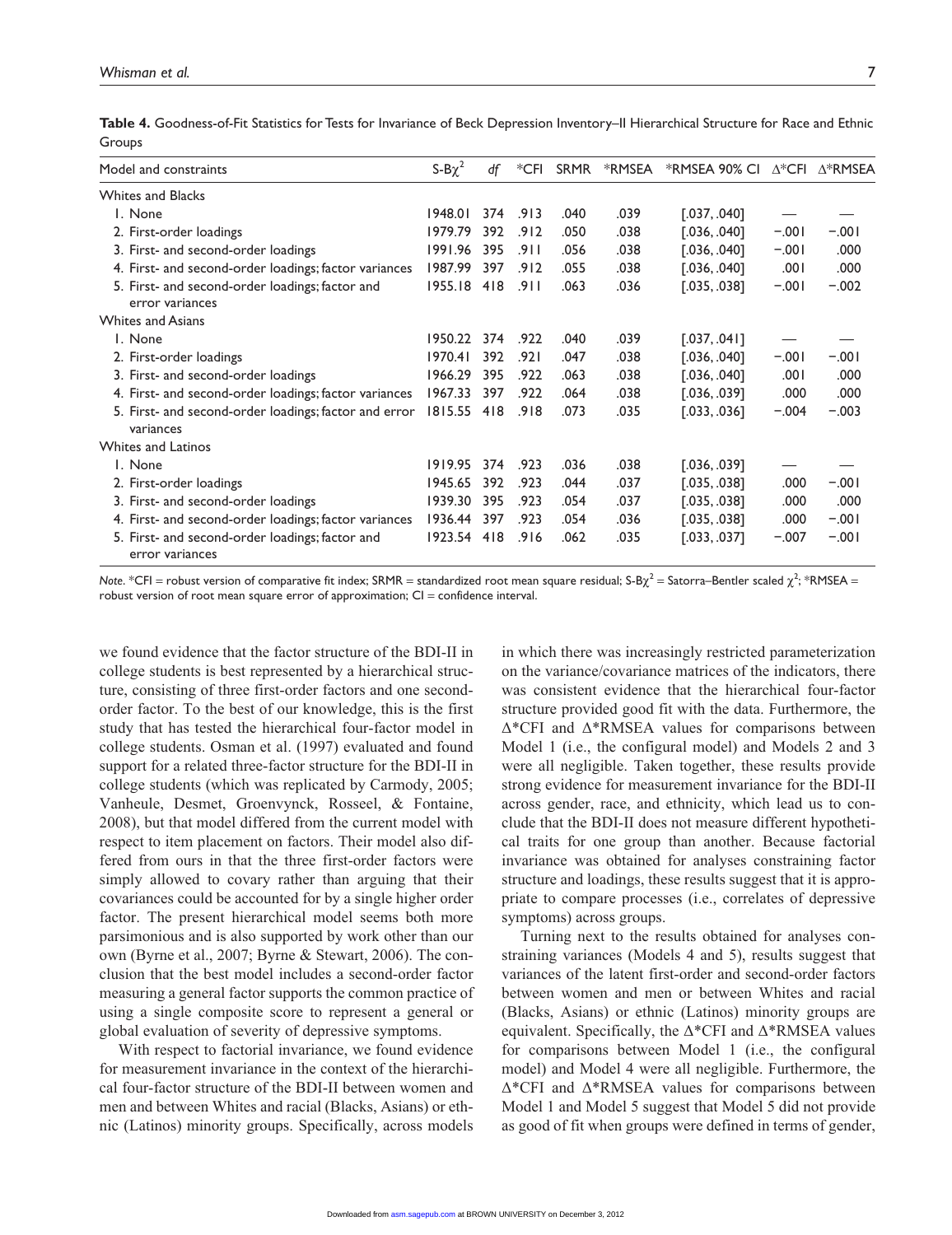but provided as good of fit when groups were defined in terms of race or ethnicity. Thus, there was evidence for unequal variances at the level of individual items in comparisons between men and women, but no evidence for unequal variances at the level of individual items in comparisons between Whites and racial and ethnic minority groups. Taken together, these results provide particularly strong evidence for measurement invariance for the BDI-II across gender, and even stronger evidence for measurement invariance across groups defined by race or ethnicity.

This study is based only on college students, and elevated scores on the measure, without diagnostic information, should be interpreted as measuring dysphoria or nonspecific negative affectivity rather than clinical depression (Coyne, 1994; Kendall, Hollon, Beck, Hammen, & Ingram, 1987). Although the results are important for studies using student samples, it is unclear whether similar results would be obtained in clinical samples or nonclinical samples of people at different ages. It is also worth noting that race and ethnicity were defined by self-report, and that there is considerable diversity within these broad categories with respect to acculturation; family, cultural, and religious background; country of origin; and other related factors. The findings, therefore, do not address measurement invariance of the BDI-II for subgroups that exist within larger categories defined by race or ethnicity, particularly as college students may represent the most acculturated members of their communities. As such, the use of college students may underestimate the impact of values and practices of a minority group on BDI-II responses.

In sum, the results provide evidence for measurement invariance of the BDI-II across groups defined by gender, race, or ethnicity. Specifically, evidence was obtained for invariance of the factor structure and loadings of the BDI-II across groups, which supports continued investigation in comparisons of process (i.e., correlates of depressive symptoms) across groups.

#### **Acknowledgments**

We would like to thank the researchers who provided us with the raw data from their published studies to include in the current analyses.

#### **Declaration of Conflicting Interests**

The authors declared no potential conflicts of interest with respect to the research, authorship, and/or publication of this article.

#### **Funding**

The author(s) disclosed receipt of the following financial support for the research, authorship, and/or publication of this article:

This work was supported by a grant from the National Alliance for Research on Schizophrenia and Depression.

#### **Notes**

- 1. Studies evaluating the measurement equivalence of the BDI-II across groups other than demographic groups (e.g., across different types of patient groups) are not included in this review.
- 2. The choice of these items to scale the factors is consistent with Byrne and Stewart's (2006) choice and is also consistent with exploratory factor analyses reported by them and replicated by us, with the current data, in which these were the three highest loading items in a three-factor solution.
- 3. Item 21 was not included in the Byrne et al. (2007) study because it was considered objectionable by Hong Kong school principals; we included this item and allowed it to load on the Performance Difficulty factor.

#### **References**

- Beck, A. T., Rush, A. J., Shaw, B. F., & Emery, G. (1979). *Cognitive therapy of depression*. New York, NY: Guilford Press.
- Beck, A. T., & Steer, R. A. (1987). *Manual for the Beck Depression Inventory*. San Antonio, TX: Psychological Corporation.
- Beck, A. T., Steer, R. A., & Brown, G. K. (1996). *Beck Depression Inventory-II manual*. San Antonio, TX: Psychological Corporation.
- Beck, A. T., Ward, C. H., Mendelson, M., Mock, J., & Erbaugh, J. (1961). An inventory for measuring depression. *Archives of General Psychiatry*, *4*, 561-571. doi:10.1001/archpsyc.1961 .01710120031004
- Bentler, P. M. (2005). *EQS 6 structural equations program manual*. Encino, CA: Multivariate Software.
- Bentler, P. M., & Wu, E. J. C. (2002). *EQS for Windows user's guide*. Encino, CA: Multivariate Software.
- Byrne, B. M. (2006). *Structural equation modeling with EQS: Basic conepts, applications, and programming* (2nd ed.). Mahwah, NJ: Lawserence Erlbaum.
- Byrne, B. M., & Baron, P. (1994). Measuring adolescent depression: Tests of equivalent factorial structure for English and French versions of the Beck Depression Inventory. *Applied Psychology: An International Review*, *43*, 33-47. doi:10.1111/j.1464-0597.1994. tb00808.x
- Byrne, B. M., Baron, P., & Balev, J. (1996). The Beck Depression Inventory: Testing for its factorial validity and invariance across gender for Bulgarian adolescents. *Personality and Individual Differences*, *21*, 641-651. doi:10.1016/0191- 8869(96)00134-1
- Byrne, B. M., Baron, P., & Campbell, T. L. (1993). Measuring adolescent depression: Factorial validity and invariance of the Beck Depression Inventory across gender. *Journal of Research on Adolescence*, *3*, 127-143. doi:10.1207/s15327795jra0302\_2
- Byrne, B. M., Baron, P., & Campbell, T. L. (1994). The Beck Depression Inventory [French version]: Testing for genderinvariant factorial structure for nonclinical adolescents. *Journal of Adolescent Research*, *9*, 166-179. doi:10.1177/ 074355489492003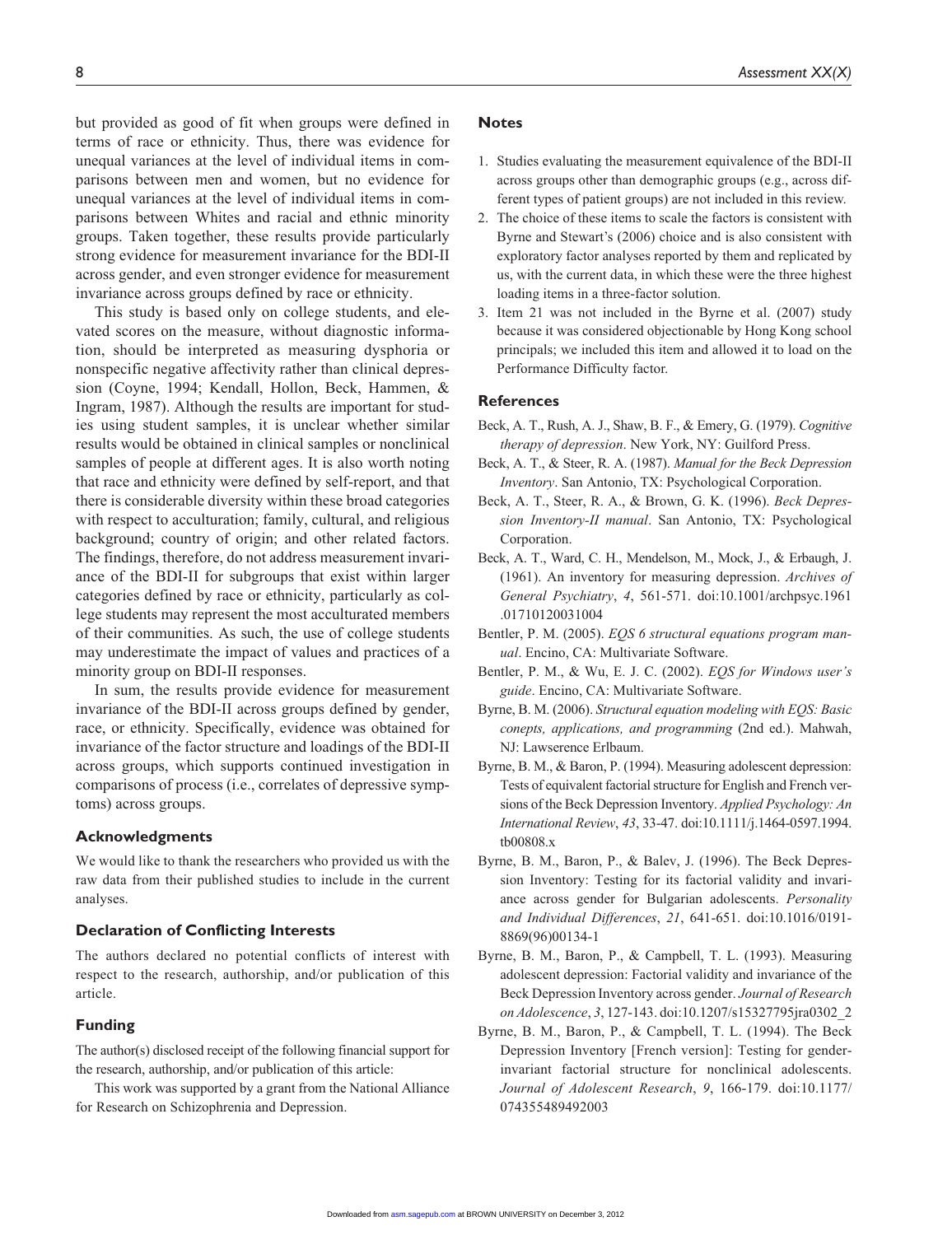- Byrne, B. M., Baron, P., Larsson, B., & Melin, L. (1996). Measuring depression for Swedish nonclinical adolescents: Factorial validity and equivalence of the Beck Depression Inventory across gender. *Scandinavian Journal of Psychology*, *37*, 37- 45. doi:10.1111/j.1467-9450.1996.tb00637.x
- Byrne, B. M., & Campbell, T. L. (1999). Cross-cultural comparisons and the presumption of equivalent measurement and theoretical structure: A look beneath the surface. *Journal of Cross-Cultural Psychology*, *30*, 555-574. doi:10.1177/0022022199030005001
- Byrne, B. M., & Stewart, S. M. (2006). The MACS approach to testing for multigroup invariance of a second-order structure: A walk through the process. *Structural Equation Modeling*, *13*, 287-321. doi:10.1207/s15328007sem1302\_7
- Byrne, B. M., Stewart, S. M., Kennard, B. D., & Lee, P. W. H. (2007). The Beck Depression Inventory-II: Testing for measurement equivalence and factor mean differences across Hong Kong and American adolescents. *International Journal of Testing*, *7*, 293-309. doi:10.1080/15305050701438058
- Carmody, D. P. (2005). Psychometric characteristics of the Beck Depression Inventory-II with college students of diverse ethnicity. *International Journal of Psychiatry in Clinical Practice*, *9*, 22-28. doi:10.1080/13651500510014800
- Chan, D. (2000). Detection of differential item functioning on the Kirton Adaption-Innovation Inventory using multi-group mean and covariance structure analyses. *Multivariate Behavioral Research*, *35*, 169-199. doi:10.1207/S15327906MBR3502\_2
- Chen, F. F. (2007). Sensitivity of goodness of fit indexes to lack of measurement invariance. *Structural Equation Modeling*, *14*, 464-504. doi:10.1080/10705510701301834
- Chen, F. F., Sousa, K. H., & West, S. G. (2005). Testing measurement invariance of second-order factor models. *Structural Equation Modeling*, *12*, 471-492. doi:10.1207/s15328007sem1203\_7
- Cheung, C. W., & Rensvold, R. B. (2002). Evaluating goodness-offit indexes for testing measurement invariance. *Structural Equation Modeling*, *9*, 233-255. doi:10.1207/S15328007SEM0902\_5
- Coyne, J. C. (1994). Self-reported distress: Analog or ersatz depression? *Psychological Bulletin*, *116*, 29-45. doi:10.1037/0033- 2909.116.1.29
- Dozois, D. J. A., & Covin, R. (2004). The Beck Depression Inventory-II (BDI-II), Beck Hopelessness Scale (BHS), and Beck Scale for Suicide Ideation (BSS). In M. J. Hilsenroth & D. L. Segal (Eds.), *Comprehensive handbook of psychological assessment, Vol. 2: Personality assessment* (pp. 50-69). Hoboken, NJ: John Wiley.
- Dozois, D. J. A., Dobson, K. S., & Ahnberg, J. L. (1998). A psychometric evaluation of the Beck Depression Inventory-II. *Psychological Assessment*, *10*, 83-89. doi:10.1037/1040-3590.10.2.83
- Hambrick, J. P., Rodebaugh, T. L., Balsis, S., Woods, C. M., Mendez, J. L., & Heimberg, R. G. (2010). Cross-ethnic measurment equivalence of measures of depression, social anxiety, and worry. *Assessment*, *17*, 155-171. doi:10.1177/ 1073191109350158
- Harari, M. J., Waehler, C. A., & Rogers, J. R. (2005). An empirical investigation of a theoretically based measure of perceived

wellness. *Journal of Counseling Psychology*, *52*, 93-103. doi:10.1037/0022-0167.52.1.93

- Hu, L. T., & Bentler, P. M. (1999). Cutoff criteria for fit indexes in covariance strcture analysis: Conventional criteria versus new alternatives. *Structural Equation Modeling*, *6*, 1-55. doi:10.1080/10705519909540118
- Joiner, T. E., Walker, R. L., Pettit, J. W., Perez, M., & Cukrowicz, K. C. (2005). Evidence-based assessment of depression in adults. *Psychological Assessment*, *17*, 267-277. doi:10.1037/1040-3590.17.3.267
- Kendall, P. C., Hollon, S. D., Beck, A. T., Hammen, C. L., & Ingram, R. E. (1987). Issues and recommendations regarding use of the Beck Depression Inventory. *Cognitive Therapy and Research*, *11*, 289-299. doi:10.1007/BF01186280
- Klibert, J. J., Langhinrichsen-Rohling, J., & Saito, M. (2005). Adaptive and maladaptive aspects of self-oriented versus socially prescribed perfectionism. *Journal of College Student Development*, *46*, 141-156. doi:10.1353/csd.2005.0017
- Lewandowski, K. E., Barrantes-Vidal, N., Nelson-Gray, R. O., Clancy, C., Kepley, H. O., & Kwapil, T. R. (2006). Anxiety and depression symptoms in psychometrically identified schizotypy. *Schizophrenia Research*, *83*, 225-235. doi:10.1016/j. schres.2005.11.024
- Little, T. D. (1997). Mean and covariance structures (MACS) analysis of cross-cultural data: Practical and theoretical issues. *Multivariate Behavioral Research*, *32*, 53-76. doi:10.1207/ s15327906mbr3201\_3
- Mardia, K. V. (1970). Measures of multivariate skewness and kurtosis with applications. *Biometrika*, *57*, 519-530. doi:10.1093/ biomet/57.3.519
- Norton, P. J. (2005). A psychometric analysis of the Intolerance of Uncertainty Scale among four racial groups. *Anxiety Disorders*, *19*, 699-707. doi:10.1016/j.janxdis.2004.08.002
- Okazaki, S. (2002). Self-other agreement on affective distress scales in Asian Americans and White Americans. *Journal of Counseling Psychology*, *49*, 428-437. doi:10.1037/0022-0167.49.4.428
- Osman, A., Downs, W. R., Barrios, F. X., Kopper, B. A., Gutierrez, P. M., & Chiros, C. E. (1997). Factor structure and psychometric characteristics of the Beck Depression Inventory-II. *Journal of Psychopathology and Behavioral Assessment*, *19*, 359-376. doi:10.1007/BF02229026
- Satorra, A., & Bentler, P. M. (1988). Scaling corrections for chi square statistics in covariance structure analysis. In *American Statistical Association 1988 proceedings of the business and economic sections* (pp. 308-313). Alexandria, VA: American Stastistical Association.
- Scarpa, A., Fikretoglu, D., Bowser, F., Hurley, J. D., Pappert, C. A., Romero, N., & Van Voorhees, E. (2002). Community violence exposure in university students: A replication and extension. *Journal of Interpersonal Violence*, *17*, 253-272. doi:10.1177/0886260502017003002
- Storch, E. A., Roberti, J. W., & Roth, D. A. (2004). Factor structure, concurrent validity, and internal consistency of the Beck